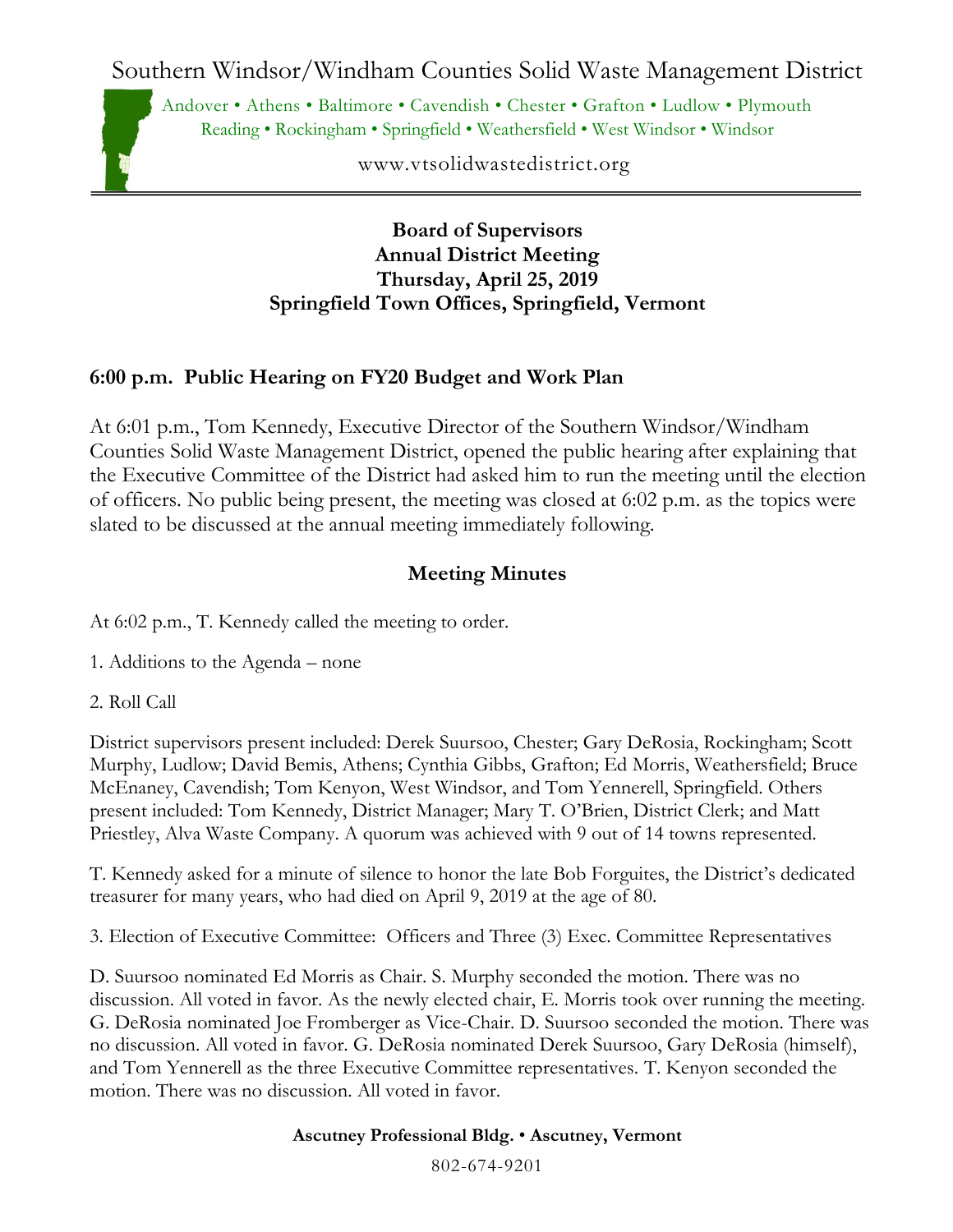SWWCSWMD 4.25.2019 meeting minutes p. 2

Appointments: Clerk and Treasurer

D. Suursoo made a motion to appoint Mary O'Brien as Clerk. B. McEnaney seconded the motion. There was no discussion. All voted in favor. D. Suursoo made a motion to appoint Darlene Kelly as Treasurer. G. DeRosia seconded the motion. D. Kelly is currently serving as the financial director for the Town of Weathersfield. The District Treasurer's job is a one-year position. E. Morris explained the duties of the Treasurer. G. DeRosia noted that D. Kelley is a resident of the Bellows Falls area. There were no other nominations. All voted in favor.

4. Discussion and approval of FY20 Budget and Work Program

T. Kennedy explained various line items in the proposed budget. There were no questions on the income side of the budget. There is a very small increase in expenses. T. Kennedy explained several expense line items, including the increase for household hazardous waste collections because of the new, more expensive vendor (NRC/Enpro). B. McEnaney made a motion to approve the FY20 budget as printed. T. Kenyon seconded the motion. All voted in favor. B. McEnaney made a motion to approve the proposed FY20 Work Plan. G. DeRosia seconded the motion. All voted in favor.

5. Discussion and approval of FY20 Contract with southern Windsor County Regional Planning Commission (SWCRPC)

D. Suursoo made a motion to approve the FY20 contract with SWCRPC. T. Kenyon seconded the motion. T. Kennedy noted that this year's budget is \$174,507.00. S. Murphy asked how much last year's budget was. T. Kennedy didn't have that figure with him so he suggested that the motion be tabled until the next meeting when he would have the answer. The motion was withdrawn. D. Suursoo made a motion to table the motion on the FY20 contract with SWCRPC until the next Board meeting. B. McEnaney seconded the motion. All voted in favor.

6. Approve minutes of February 28, 2019 meeting

G. DeRosia made a motion to accept the minutes of the February 28, 2019 meeting. D. Suursoo seconded the motion. T. Kenyon noted that the meeting date of January 25, 2019 on the agenda was incorrect. All voted in favor of the motion.

7. Acceptance of Treasurer's Report Corporate Resolution for checking account signing privileges

T. Kennedy noted that although we are 75% of the way through the fiscal year, we're only at 62% for income. Generally though, income lags in the winter but increases in the spring so we should be okay. The expenses are on track. A small net income cash position remains strong. D. Suursoo made a motion to accept the Treasurer's Report. B. McEnaney seconded the motion. All voted in favor.